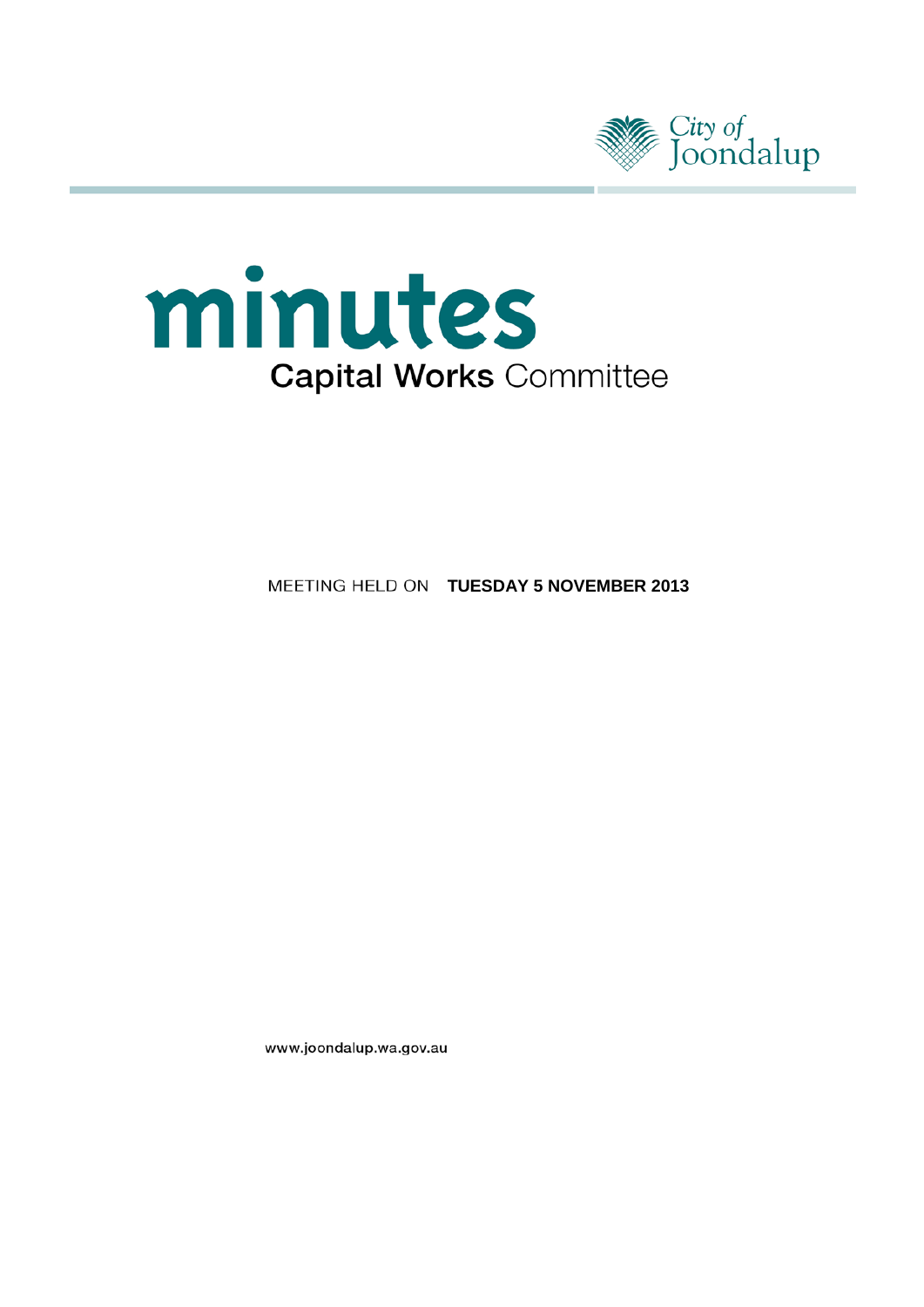# **TABLE OF CONTENTS**

| Item No. | <b>Title</b>                                                                            | Page No. |
|----------|-----------------------------------------------------------------------------------------|----------|
|          | Declaration of Opening                                                                  | 3        |
|          | <b>Election of Presiding Member</b>                                                     | 4        |
|          | <b>Election of Deputy Presiding Member</b>                                              | 4        |
|          | Declarations of Interest                                                                | 4        |
|          | Apologies/Leave of absence                                                              | 4        |
|          | Report                                                                                  | 5        |
| 1        | Adoption of Meeting Dates for Remainder of 2013 – Capital Works<br>Committee - [102496] | 5        |
|          | Closure                                                                                 | 8        |
|          |                                                                                         |          |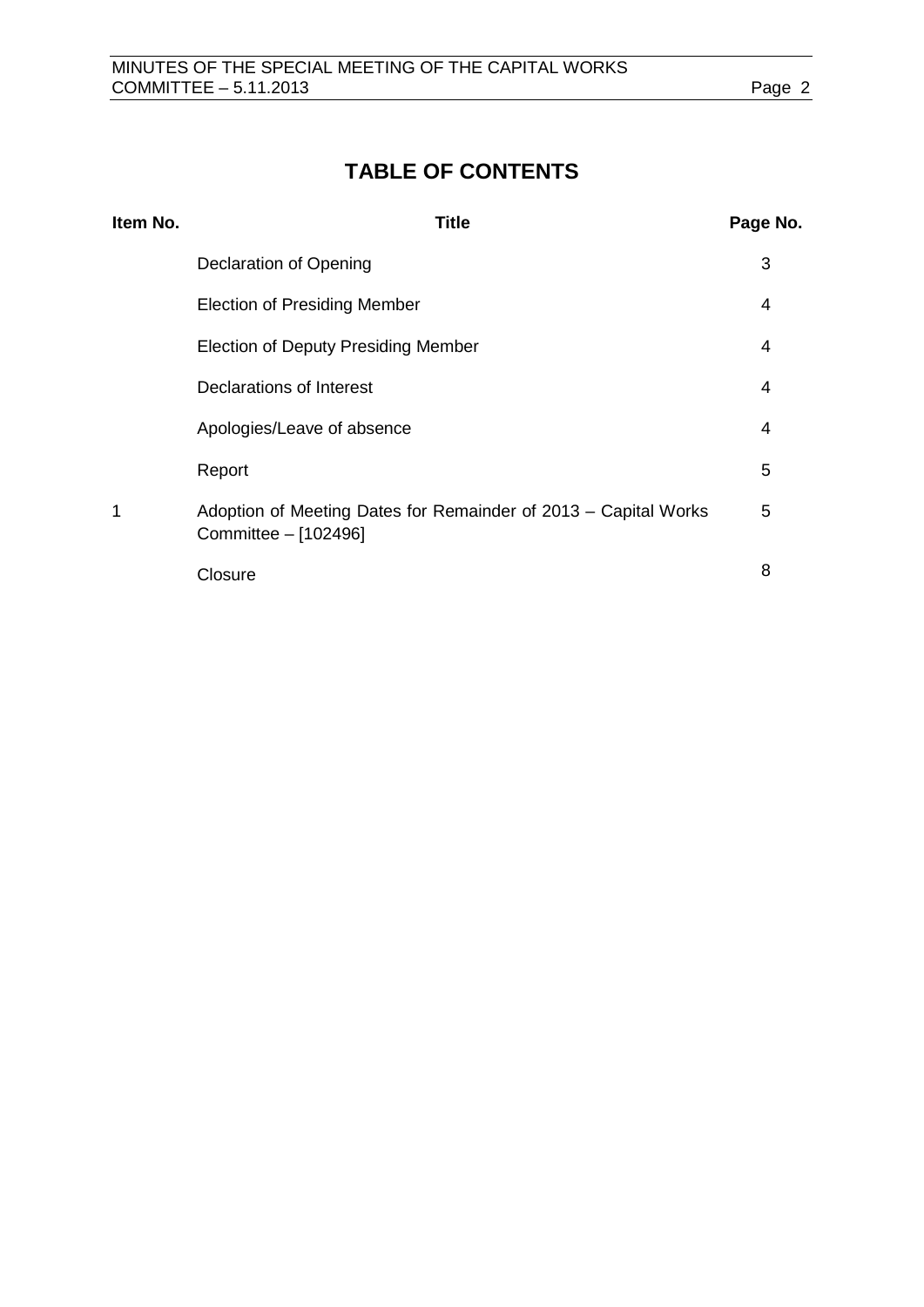## **CITY OF JOONDALUP**

#### **MINUTES OF THE SPECIAL MEETING OF THE CAPITAL WORKS COMMITTEE HELD IN CONFERENCE ROOM 1, JOONDALUP CIVIC CENTRE, BOAS AVENUE, JOONDALUP ON TUESDAY 5 NOVEMBER 2013.**

#### **ATTENDANCE**

#### **Committee Members:**

| <b>Mayor Troy Pickard</b><br>Cr Geoff Amphlett, JP<br>Cr Brian Corr<br>Cr Kerry Hollywood<br>Cr Mike Norman<br>Cr Teresa Ritchie, JP | Deputising for Cr Hamilton-Prime |
|--------------------------------------------------------------------------------------------------------------------------------------|----------------------------------|
| Cr Philippa Taylor                                                                                                                   |                                  |

#### **Officers:**

| Mr Garry Hunt      | <b>Chief Executive Officer</b>              |                |
|--------------------|---------------------------------------------|----------------|
| Mr Jamie Parry     | Director Governance and Strategy            |                |
| Mr Mike Smith      | <b>Acting Director Corporate Services</b>   | from $7.15$ pm |
| Ms Dale Page       | Director Planning and Community Development |                |
| Mr Nico Claassen   | <b>Director Infrastructure Services</b>     |                |
| Mr John Corbellini | <b>Manager Planning Services</b>            |                |
| Mr Brad Sillence   | <b>Manager Governance</b>                   |                |
| Mr John Byrne      | Governance Coordinator                      |                |
| Mrs Rose Garlick   | Governance Officer                          |                |
| Mrs Deborah Gouges | Governance Officer                          |                |
|                    |                                             |                |

#### **Observers:**

Cr Tom McLean, JP Cr John Chester Cr Russ Fishwick, JP Cr Liam Gobbert Cr Sam Thomas

#### <span id="page-2-0"></span>**DECLARATION OF OPENING**

The Chief Executive Officer declared the meeting open at 7.10pm.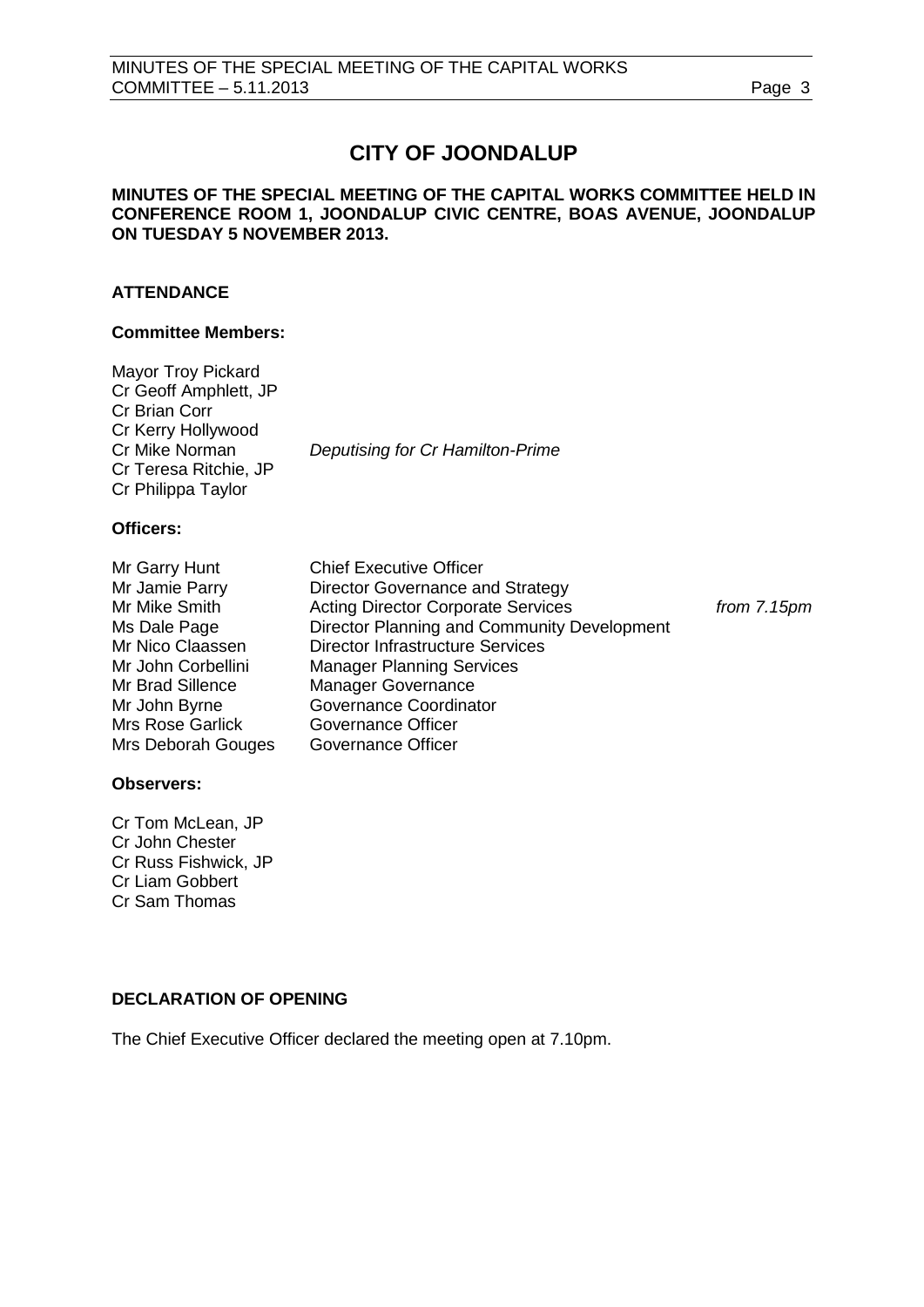#### <span id="page-3-0"></span>**ELECTION OF PRESIDING MEMBER**

Section 5.12 of the *Local Government Act 1995* requires a committee appointed by a local government, to appoint a Presiding Member as the first item of business at its first meeting. Schedule 2.3 of the Act requires the Chief Executive Officer to preside.

*The Acting Director Corporate Services entered the Room, the time being 7.15pm.* 

The Chief Executive Officer called for nominations for the position of Presiding Member.

Mayor Pickard nominated Cr Hollywood for the position of Presiding Member. Cr Hollywood accepted the nomination.

There being no further nominations at the close of the Election for Presiding Member, Cr Hollywood was declared elected unopposed to the position of Presiding Member and assumed the Chair at 7.16pm.

#### <span id="page-3-1"></span>**ELECTION OF DEPUTY PRESIDING MEMBER**

It is advisable that the Committee appoints a Deputy Presiding Member, who would chair the meeting in the absence of the Presiding Member.

Mayor Pickard nominated Cr Taylor for the position of Deputy Presiding Member. Cr Taylor accepted the nomination.

There being no further nominations at the close of the Election for Deputy Presiding Member, Cr Taylor was declared elected unopposed to the position of Deputy Presiding Member.

#### <span id="page-3-2"></span>**DECLARATIONS OF INTEREST**

Nil.

#### <span id="page-3-3"></span>**APOLOGIES/LEAVE OF ABSENCE**

#### **Apology:**

Cr Christine Hamilton-Prime.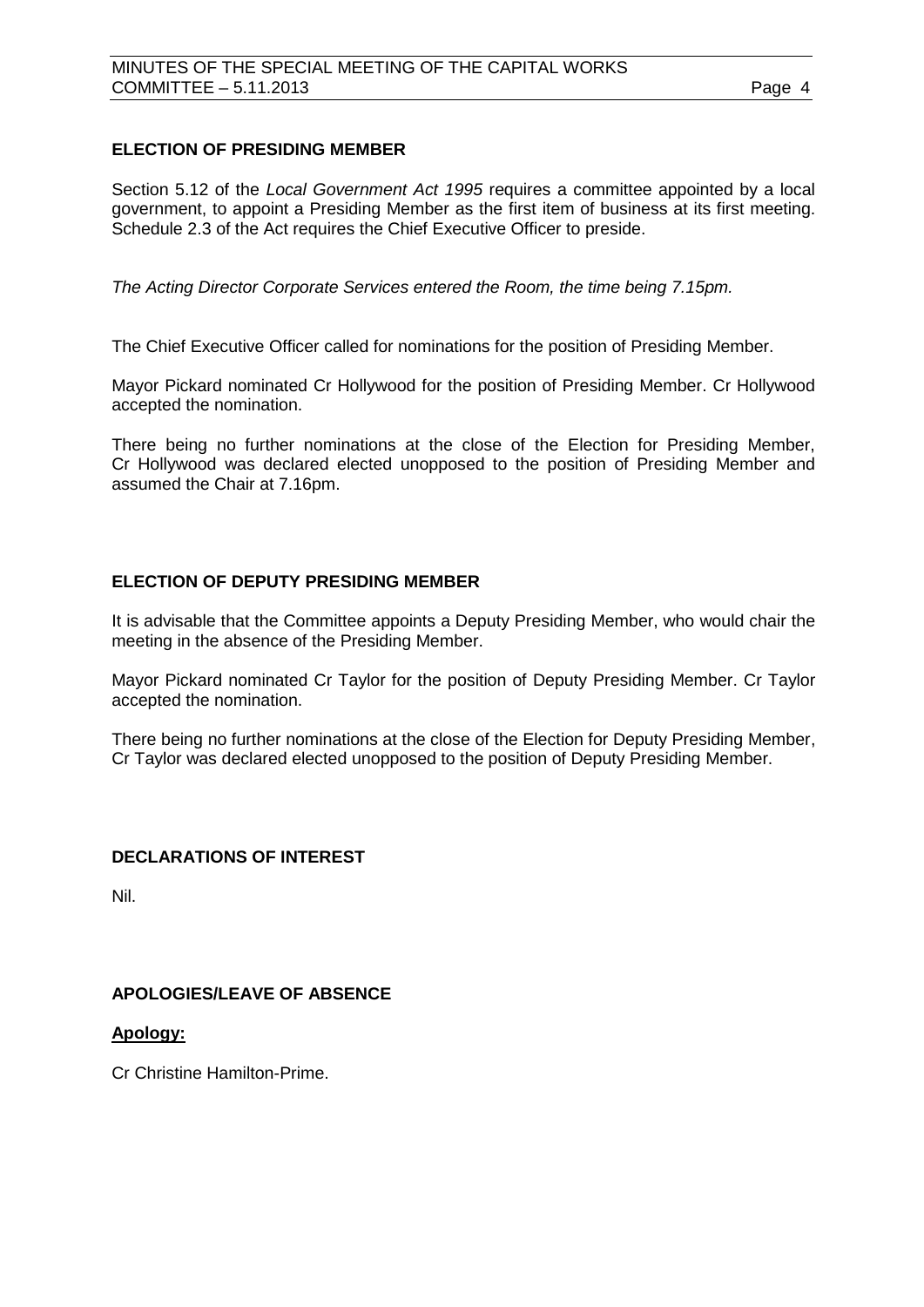#### <span id="page-4-0"></span>**REPORTS**

# <span id="page-4-1"></span>**ITEM 1 ADOPTION OF MEETING DATES FOR REMAINDER OF 2013 – CAPITAL WORKS COMMITTEE WARD:** All

**RESPONSIBLE** Mr Jamie Parry<br> **DIRECTOR:** Director Govern **Director Governance and Strategy** 

**FILE NUMBER:** 102496

**ATTACHMENTS:** Nil

**AUTHORITY / DISCRETION:** Executive - The substantial direction setting and oversight role of Council, such as adopting plans and reports, accepting tenders, directing operations, setting and amending budgets.

#### **PURPOSE**

For the Capital Works Committee to call a meeting before the end of the calendar year.

#### **EXECUTIVE SUMMARY**

At its meeting held on 15 May 2012 (CJ094-05/12 refers), Council resolved inter alia to establish a Capital Works Committee to:

- *oversee the monthly progress of the City's annual Capital Works Program and review of the City's Five Year Capital Works Program*
- *oversee the long term planning of major capital works projects not being the role of a Council Committee established for such purposes*
- *consider recommendations to modify the City's Capital Works.*

It is recommended that the Capital Works Committee call a meeting at the end of November so that new members of the committee are updated on the status of the City's Capital Works Program, prior to the Council recess period, and prior to the mid-year budget review and annual budget processes commencing.

*It is therefore recommended that the Capital Works Committee CALLS a meeting of the Capital Works Committee in Conference Room 2, City of Joondalup Civic Centre on Tuesday 26 November 2013 commencing at 5.45pm.*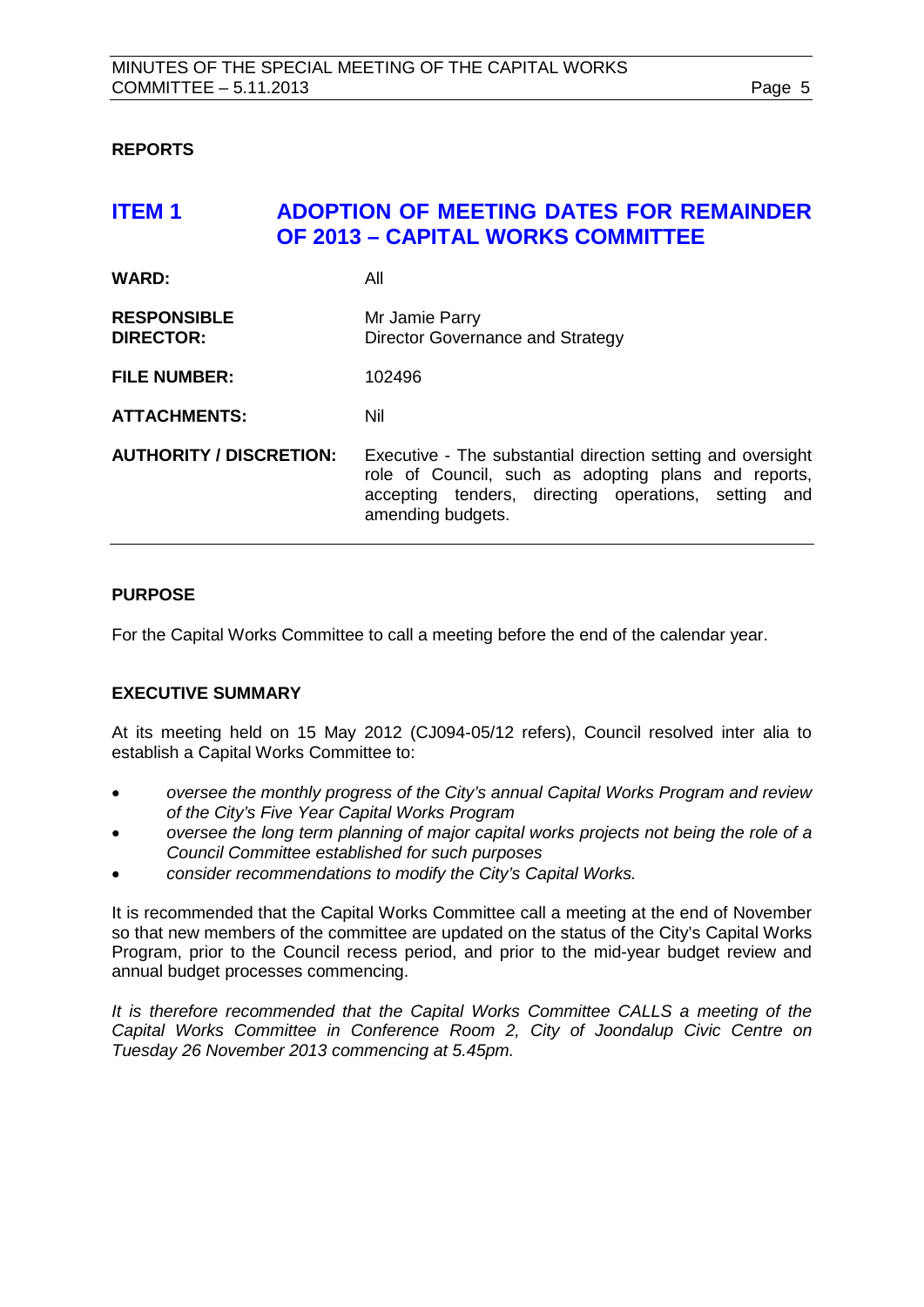#### **BACKGROUND**

At its meeting held on 15 May 2012 (CJ094-05/12 refers), Council resolved inter alia to establish a Capital Works Committee to:

- *oversee the monthly progress of the City's annual Capital Works Program and review of the City's Five Year Capital Works Program*
- *oversee the long term planning of major capital works projects not being the role of a Council Committee established for such purposes*
- *consider recommendations to modify the City's Capital Works.*

At its meeting held on 6 August 2013, the Capital Works Committee requested capital works several major capital works project reports to be supplied on a bi-monthly basis. It was also suggested by former members that future meetings of the Capital Works Committee following the Local Government Elections could be held on a bi-monthly basis rather than on a monthly basis as it has done so since its establishment.

At its meeting held on 5 November 2013 (Item JSC06-11/13 refers) Council appointed members to various committees following the 2013 Local Government Elections.

#### **DETAILS**

It is recommended that the Capital Works Committee call a meeting at the end of November so that new members of the committee are updated on the status of the City's Capital Works Program, prior to the Council recess period, and prior to the mid-year budget review and annual budget processes commencing.

#### **Issues and options considered**

The committee can either:

- call a meeting on the date and time as recommended or
- nominate another date and time to hold a committee meeting.

#### **Legislation / Strategic Community Plan / policy implications**

| Legislation                     | Local Government Act 1995.<br>City of Joondalup Meeting Procedures Local Law 2013.                 |
|---------------------------------|----------------------------------------------------------------------------------------------------|
| <b>Strategic Community Plan</b> |                                                                                                    |
| <b>Key theme</b>                | Financial Sustainability.                                                                          |
| <b>Objective</b>                | Major project delivery.                                                                            |
| <b>Strategic initiative</b>     | Effectively prioritise major capital projects to facilitate<br>long-term financial sustainability. |
| <b>Policy</b>                   | Not applicable.                                                                                    |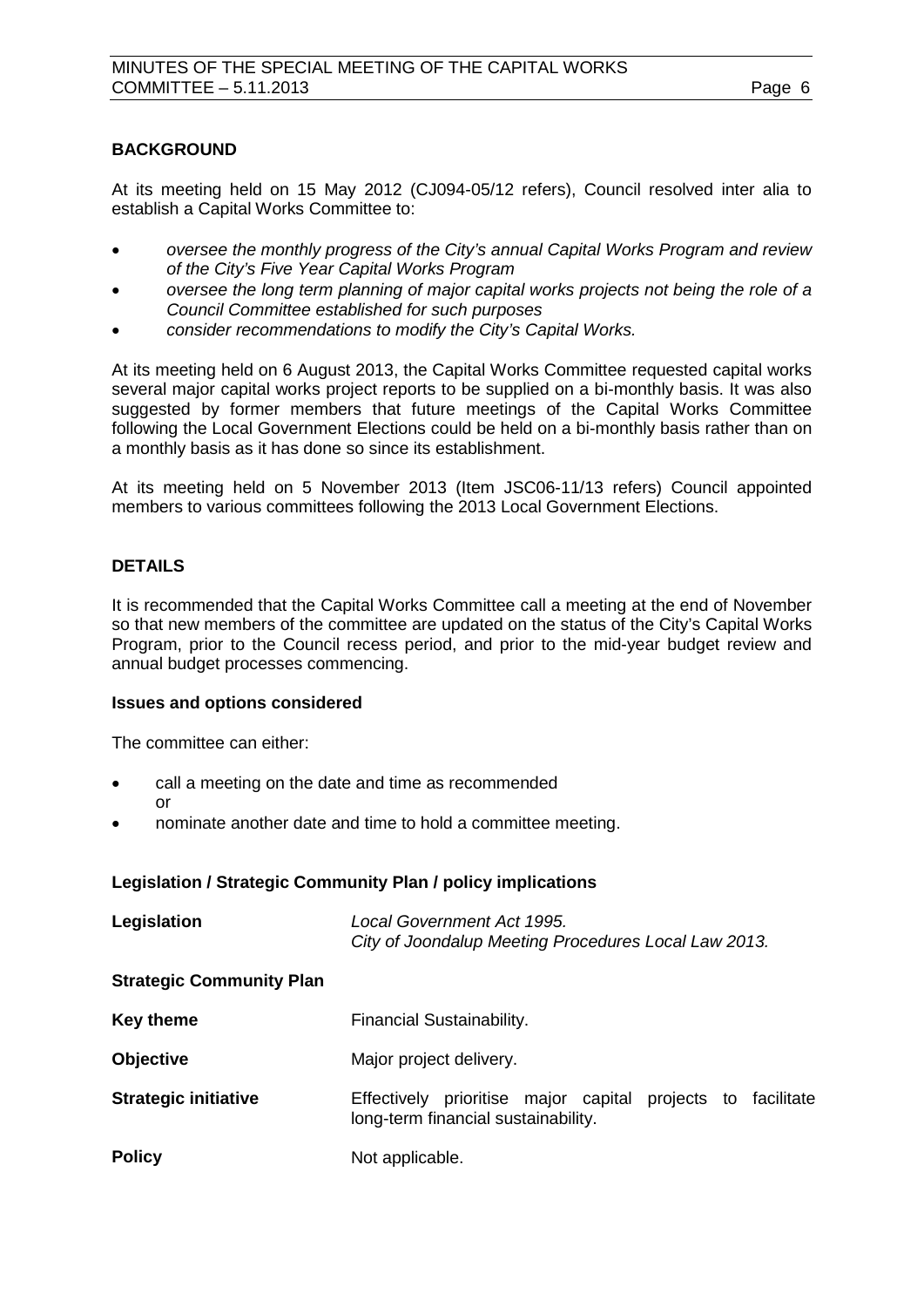In accordance with clause 2.4(c) of the *City of Joondalup Meeting Procedures Local Law 2013* a meeting of a committee is to be held in accordance with a decision of the Council or the committee.

#### **Risk management considerations**

Not applicable.

#### **Financial/budget implications**

Not applicable.

#### **Regional significance**

Not applicable.

#### **Sustainability implications**

Not applicable.

#### **Consultation**

Not applicable.

#### **COMMENT**

The proposed meeting of the Capital Works Committee will allow members to receive an update on the City's Capital Works Program prior to the mid-year budget review and annual budget processes commencing.

Meeting dates for the 2014 calendar year will be determined by the committee early in the new year.

#### **VOTING REQUIREMENTS**

Simple Majority.

**MOVED Cr Ritchie SECONDED Cr Taylor that the Capital Works Committee CALLS a meeting of the Capital Works Committee in Conference Room 2, City of Joondalup Civic Centre on Tuesday 26 November 2013 commencing at 5.45pm.**

#### **The Motion was Put and CARRIED (7/0)**

**In favour of the Motion:** Cr Hollywood, Mayor Pickard, Crs Amphlett, Corr, Norman, Ritchie and Taylor.